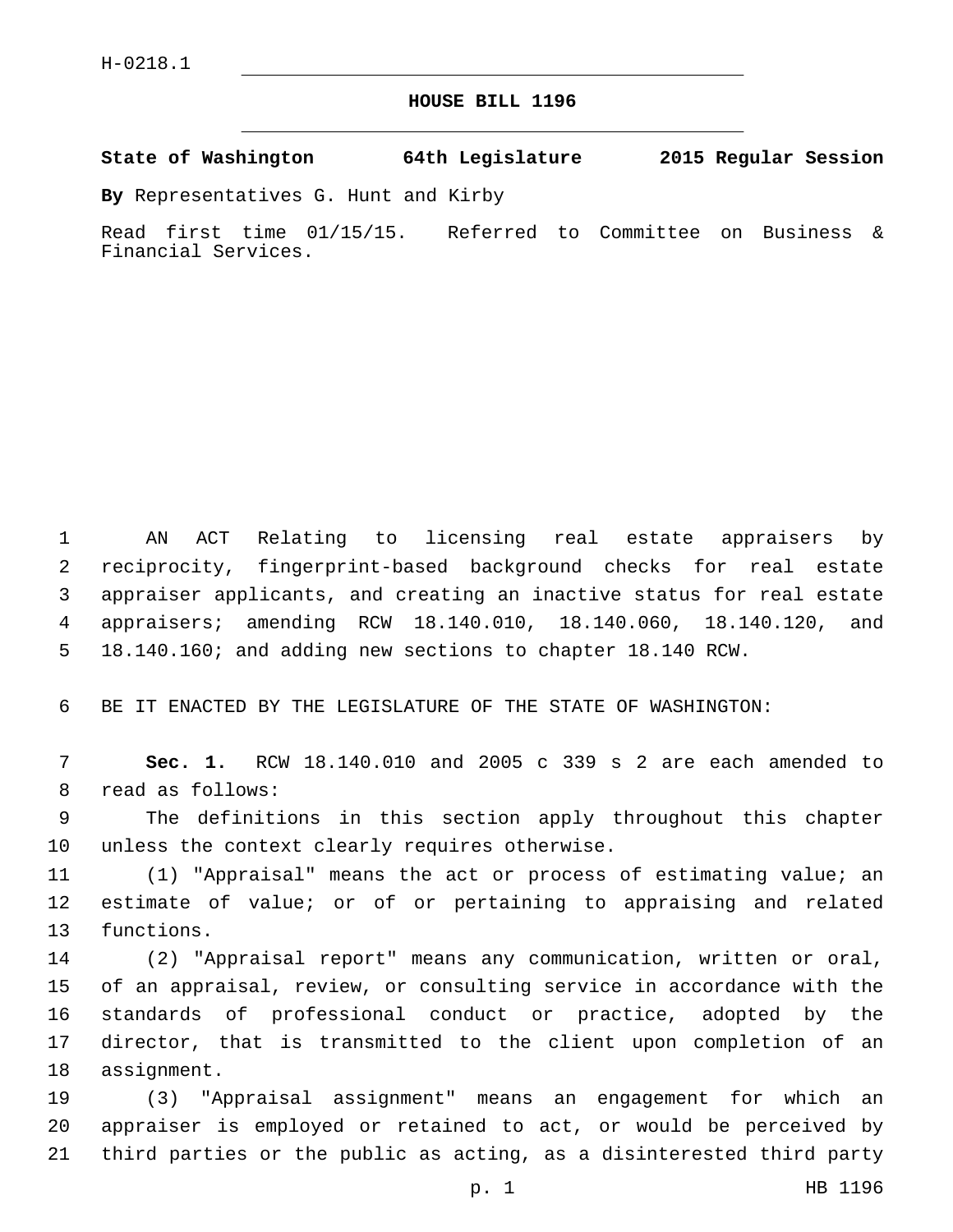in rendering an unbiased analysis, opinion, or conclusion relating to the value of specified interests in, or aspects of, identified real estate. The term "appraisal assignment" may apply to valuation work 4 and analysis work.

 (4) "Brokers price opinion" means an oral or written report of property value that is prepared by a real estate broker or 7 salesperson licensed under chapter 18.85 RCW.

 (5) "Client" means any party for whom an appraiser performs a 9 service.

 (6) "Commission" means the real estate appraiser commission of 11 the state of Washington.

(7) "Comparative market analysis" means a brokers price opinion.

(8) "Department" means the department of licensing.

(9) "Director" means the director of the department of licensing.

 (10) "Expert review appraiser" means a state-certified or state- licensed real estate appraiser chosen by the director for the purpose of providing appraisal review assistance to the director.

 (11) "Federal department" means an executive department of the United States of America specifically concerned with housing finance issues, such as the department of housing and urban development, the department of veterans affairs, or their legal federal successors.

 (12) "Federal financial institutions regulatory agency" means the board of governors of the federal reserve system, the federal deposit insurance corporation, the office of the comptroller of the currency, 25 ((the office of thrift supervision,)) the national credit union administration, their successors and/or such other agencies as may be named in future amendments to 12 U.S.C. Sec. 3350(6).

 (13) "Federal secondary mortgage marketing agency" means the federal national mortgage association, the government national mortgage association, the federal home loan mortgage corporation, their successors and/or such other similarly functioning housing finance agencies as may be federally chartered in the future.

 (14) "Federally related transaction" means any real estate- related financial transaction that the federal financial institutions regulatory agency or the resolution trust corporation engages in, contracts for, or regulates; and that requires the services of an 37 appraiser.

 (15) "Financial institution" means any person doing business under the laws of this state or the United States relating to banks, bank holding companies, savings banks, trust companies, savings and

p. 2 HB 1196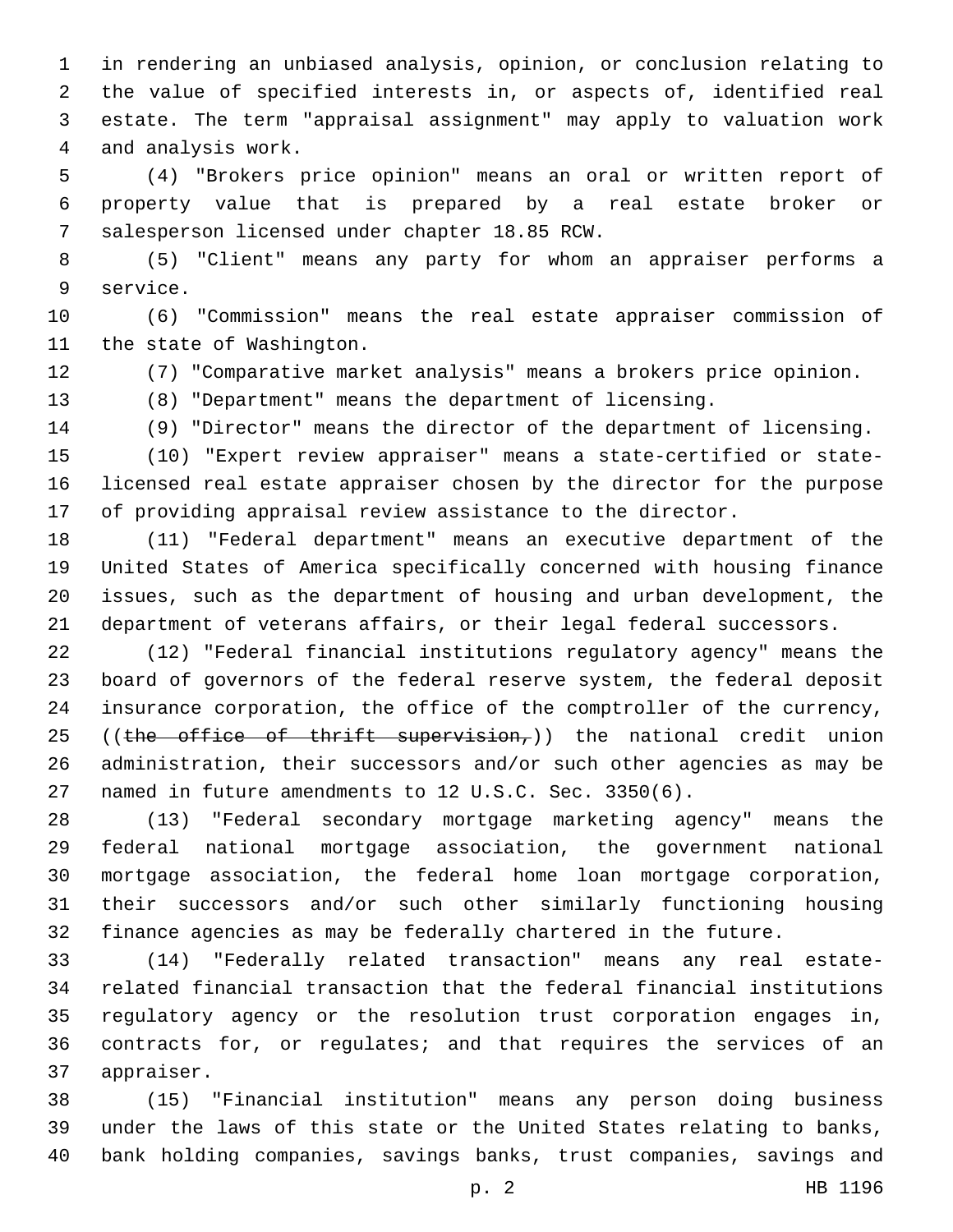loan associations, credit unions, consumer loan companies, and the affiliates, subsidiaries, and service corporations thereof.

 (16) "Mortgage broker" for the purpose of this chapter means a mortgage broker licensed under chapter 19.146 RCW, any mortgage broker approved and subject to audit by the federal national mortgage association, the government national mortgage association, or the federal home loan mortgage corporation as provided in RCW 19.146.020, any mortgage broker approved by the United States secretary of housing and urban development for participation in any mortgage insurance under the national housing act, 12 U.S.C. Sec. 1201, and the affiliates, subsidiaries, and service corporations thereof.

 (17) "Real estate" means an identified parcel or tract of land, 13 including improvements, if any.

 (18) "Real estate-related financial transaction" means any 15 transaction involving:

 (a) The sale, lease, purchase, investment in, or exchange of real 17 property, including interests in property, or the financing thereof;

 (b) The refinancing of real property or interests in real 19 property; and

 (c) The use of real property or interests in property as security for a loan or investment, including mortgage-backed securities.

 (19) "Real property" means one or more defined interests, benefits, or rights inherent in the ownership of real estate.

 (20) "Review" means the act or process of critically studying an 25 appraisal report prepared by another.

 (21) "Specialized appraisal services" means all appraisal services that do not fall within the definition of appraisal assignment. The term "specialized appraisal service" may apply to valuation work and to analysis work. Regardless of the intention of the client or employer, if the appraiser would be perceived by third parties or the public as acting as a disinterested third party in rendering an unbiased analysis, opinion, or conclusion, the work is classified as an appraisal assignment and not a specialized appraisal 34 service.

 (22) "State-certified general real estate appraiser" means a person certified by the director to develop and communicate real estate appraisals of all types of property. A state-certified general real estate appraiser may designate or identify an appraisal rendered 39 by him or her as a "certified appraisal."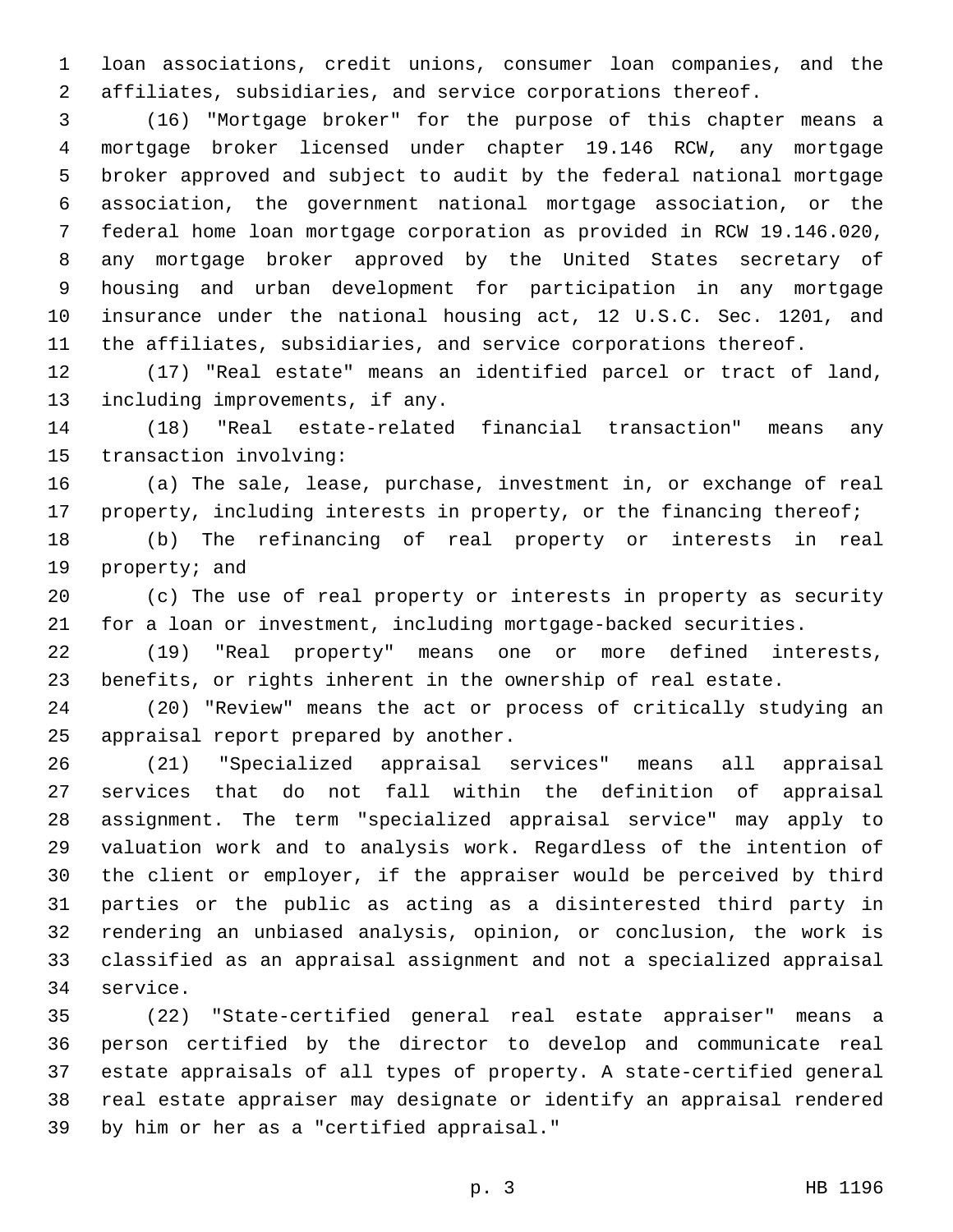(23) "State-certified residential real estate appraiser" means a person certified by the director to develop and communicate real estate appraisals of all types of residential property of one to four units without regard to transaction value or complexity and nonresidential property having a transaction value as specified in rules adopted by the director. A state-certified residential real estate appraiser may designate or identify an appraisal rendered by 8 him or her as a "certified appraisal."

 (24) "State-licensed real estate appraiser" means a person licensed by the director to develop and communicate real estate appraisals of noncomplex one to four residential units and complex one to four residential units and nonresidential property having transaction values as specified in rules adopted by the director.

 (25) "State-registered appraiser trainee," "trainee," or "trainee real estate appraiser" means a person registered by the director under RCW 18.140.280 to develop and communicate real estate appraisals under the immediate and personal direction of a state- certified real estate appraiser. Appraisals are limited to those types of properties that the supervisory appraiser is permitted by their current credential, and that the supervisory appraiser is competent and qualified to appraise. By signing the appraisal report, or being identified in the certification or addenda as having lent significant professional assistance, the state-registered appraiser trainee accepts total and complete individual responsibility for all 25 content, analyses, and conclusions in the report.

 (26) "Supervisory appraiser" means a person holding a currently valid certificate issued by the director as a state-certified real estate appraiser providing direct supervision to another state- certified, state-licensed, or state-registered appraiser trainee. The supervisory appraiser must be in good standing in each jurisdiction that he or she is credentialed. The supervisory appraiser must sign all appraisal reports. By signing the appraisal report, the supervisory appraiser accepts full responsibility for all content, 34 analyses, and conclusions in the report.

 **Sec. 2.** RCW 18.140.060 and 2005 c 339 s 5 are each amended to 36 read as follows:

 (1) Applications for examinations, original certification, licensure, or registration, and renewal certification, licensure, or registration shall be made in writing to the department on forms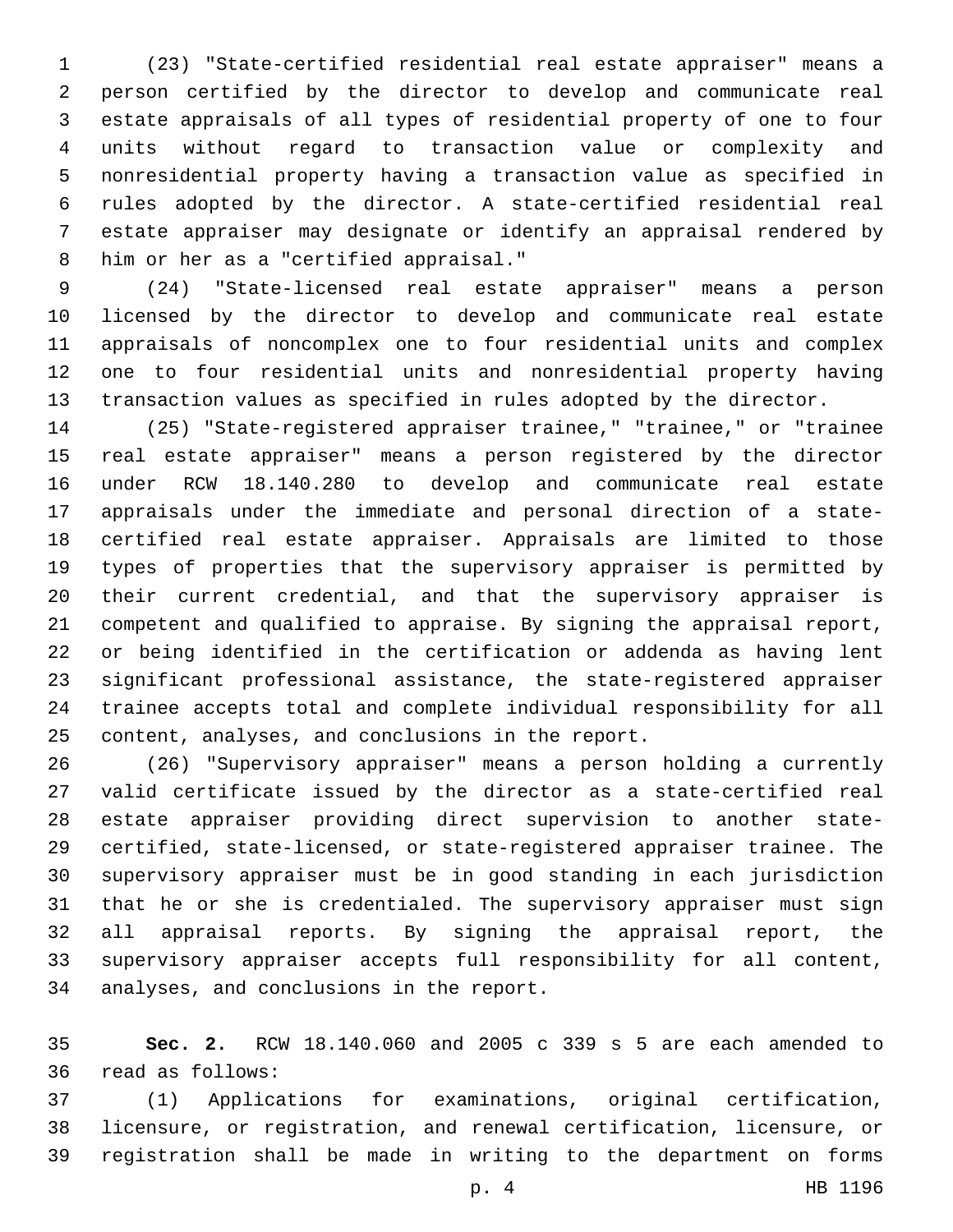approved by the director. Applications for original and renewal certification, licensure, or registration shall include a statement confirming that the applicant shall comply with applicable rules and regulations and that the applicant understands the penalties for 5 misconduct.

 (2) The appropriate fees shall accompany all applications for examination, reexamination, original certification, licensure, or registration, and renewal certification, licensure, or registration.

 (3) Each applicant for registration as a state-registered 10 appraiser trainee and each applicant seeking to change the level of his or her credential must submit to a background investigation under section 5 of this act.

 (4) Qualified applicants for licensure or certification from another jurisdiction not requiring trainee registration shall submit to a background investigation under section 5 of this act.

 (5) At the discretion of the director, existing credential holders may by rule be required to submit to background investigations under section 5 of this act.

 **Sec. 3.** RCW 18.140.120 and 2005 c 339 s 9 are each amended to read as follows:20

 An applicant for certification or licensure who is currently certified or licensed and in good standing under the laws of another state may obtain a certificate or license as a Washington state- certified or state-licensed real estate appraiser without being required to satisfy the examination requirements of this chapter 26 if( $(\div)$ ) the director determines that ((the certification or licensure requirements are substantially similar to those found in Washington 28 state; and that the other state has a written reciprocal agreement to provide similar treatment to holders of Washington state certificates 30 and/or licenses)): The appraiser licensing and certification program of the other state is in compliance with 12 U.S.C. Secs. 3331-3355, as existed on the effective date of this section, or such subsequent date as the director may provide by rule, consistent with the purposes of this section; and the other state's requirements for certification or licensing meet or exceed the licensure standards 36 established in this chapter.

 **Sec. 4.** RCW 18.140.160 and 2007 c 256 s 1 are each amended to read as follows:38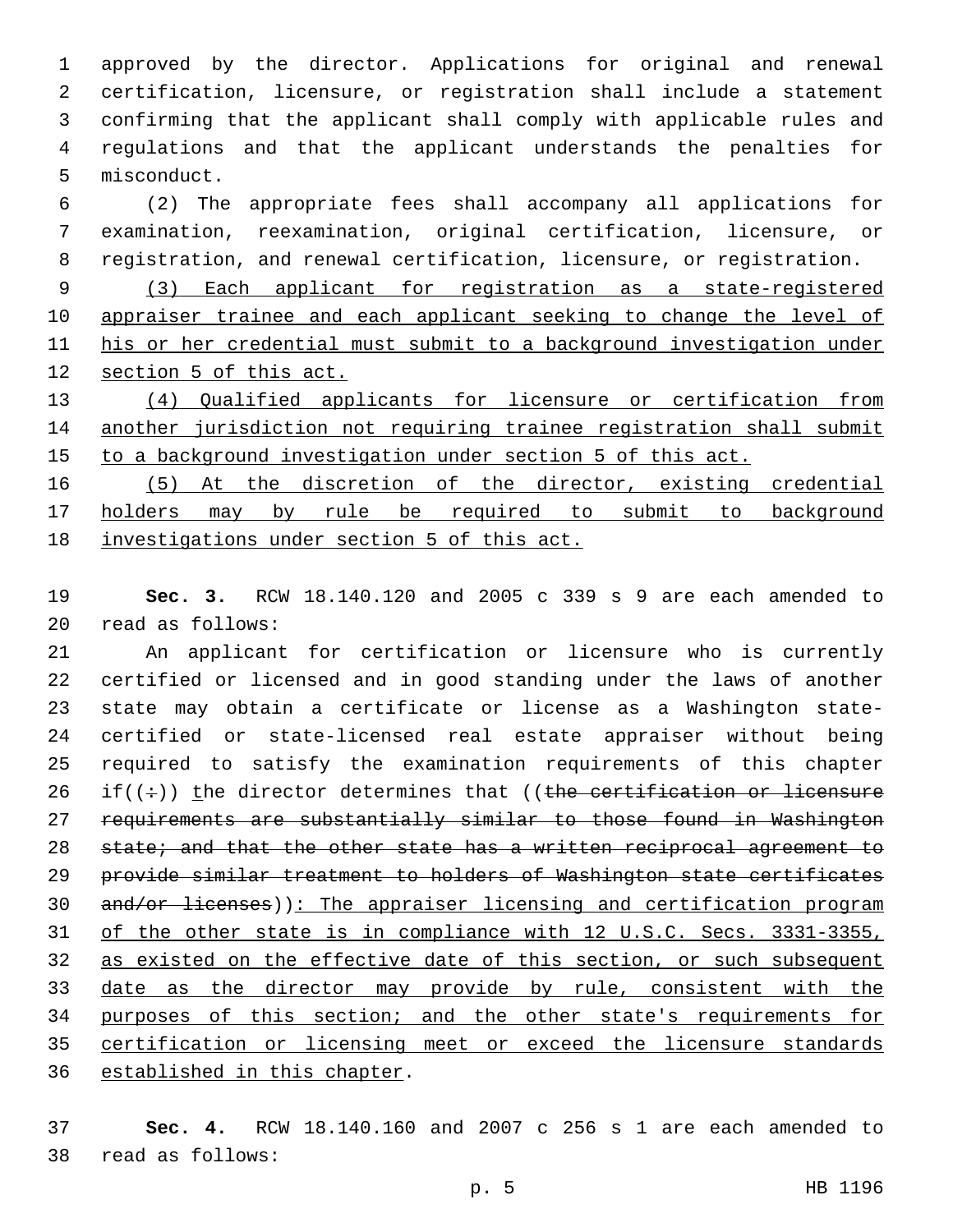In addition to the unprofessional conduct described in RCW 18.235.130, the director may take disciplinary action for the 3 following conduct, acts, or conditions:

 (1) Failing to meet the minimum qualifications for state certification, licensure, or registration established by or pursuant 6 to this chapter;

 (2) Paying money other than the fees provided for by this chapter to any employee of the director or the commission to procure state certification, licensure, or registration under this chapter;

 (3) Continuing to act as a state-certified real estate appraiser, state-licensed real estate appraiser, or state-registered appraiser trainee when his or her certificate, license, or registration is on 13 an expired or inactive status;

 (4) Violating any provision of this chapter or any lawful rule 15 made by the director pursuant thereto;

 (5) Issuing an appraisal report on any real property in which the appraiser has an interest unless his or her interest is clearly 18 stated in the appraisal report;

 (6) Being affiliated as an employer, independent contractor, or supervisory appraiser of a state-certified real estate appraiser, state-licensed real estate appraiser, or state-registered appraiser trainee whose certification, license, or registration is currently in 23 a suspended or revoked status;

 (7) Failure or refusal without good cause to exercise reasonable diligence in performing an appraisal practice under this chapter, including preparing an oral or written report to communicate 27 information concerning an appraisal practice; and

 (8) Negligence or incompetence in performing an appraisal practice under this chapter, including preparing an oral or written report to communicate information concerning an appraisal practice.

 NEW SECTION. **Sec. 5.** A new section is added to chapter 18.140 32 RCW to read as follows:

 Effective January 1, 2017, background investigations under this chapter consist of fingerprint-based background checks through the Washington state patrol criminal identification system and through the federal bureau of investigation. The applicant is required to pay the current federal and state fees for fingerprint-based criminal history background checks. The department shall determine the process 39 for submitting the fingerprints through rule.